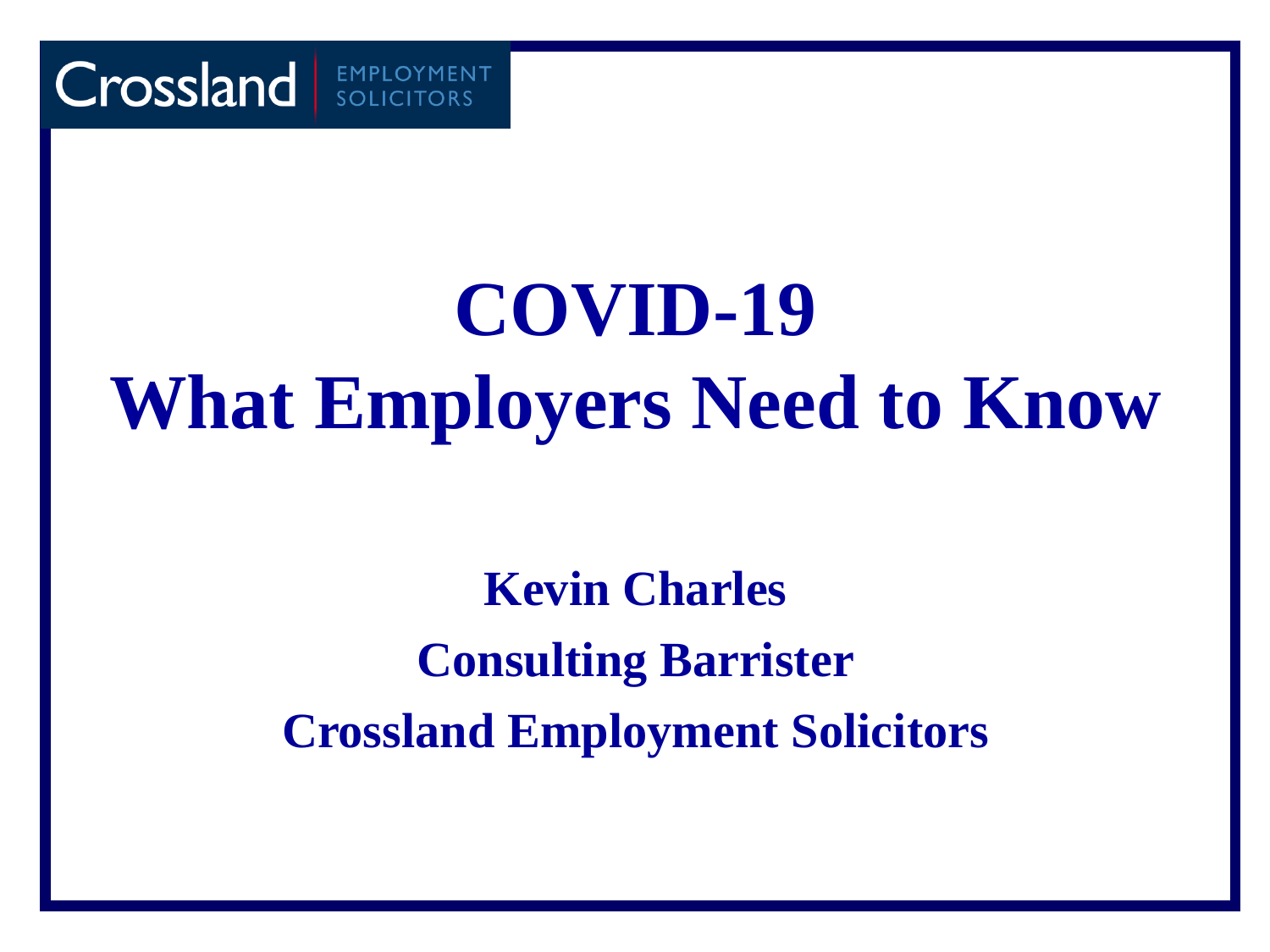#### **Relevant Law**

- In deciding how to respond to COVID-19 employers should consider:
- their duties under Health  $\&$  Safety law to protect the health, safety and welfare of their workforce, as well as others who may be affected
- their duty under the Management of Health and Safety at work Regs to carry out risk assessments, implement necessary measures and training
- their common law duty to take reasonable care for the health of their workforce
- the express and implied terms of employment contracts, in particular, implied duty of trust and confidence
- their duty under the Equality Act 2010 not to discriminate against employees/workers with protected characteristics.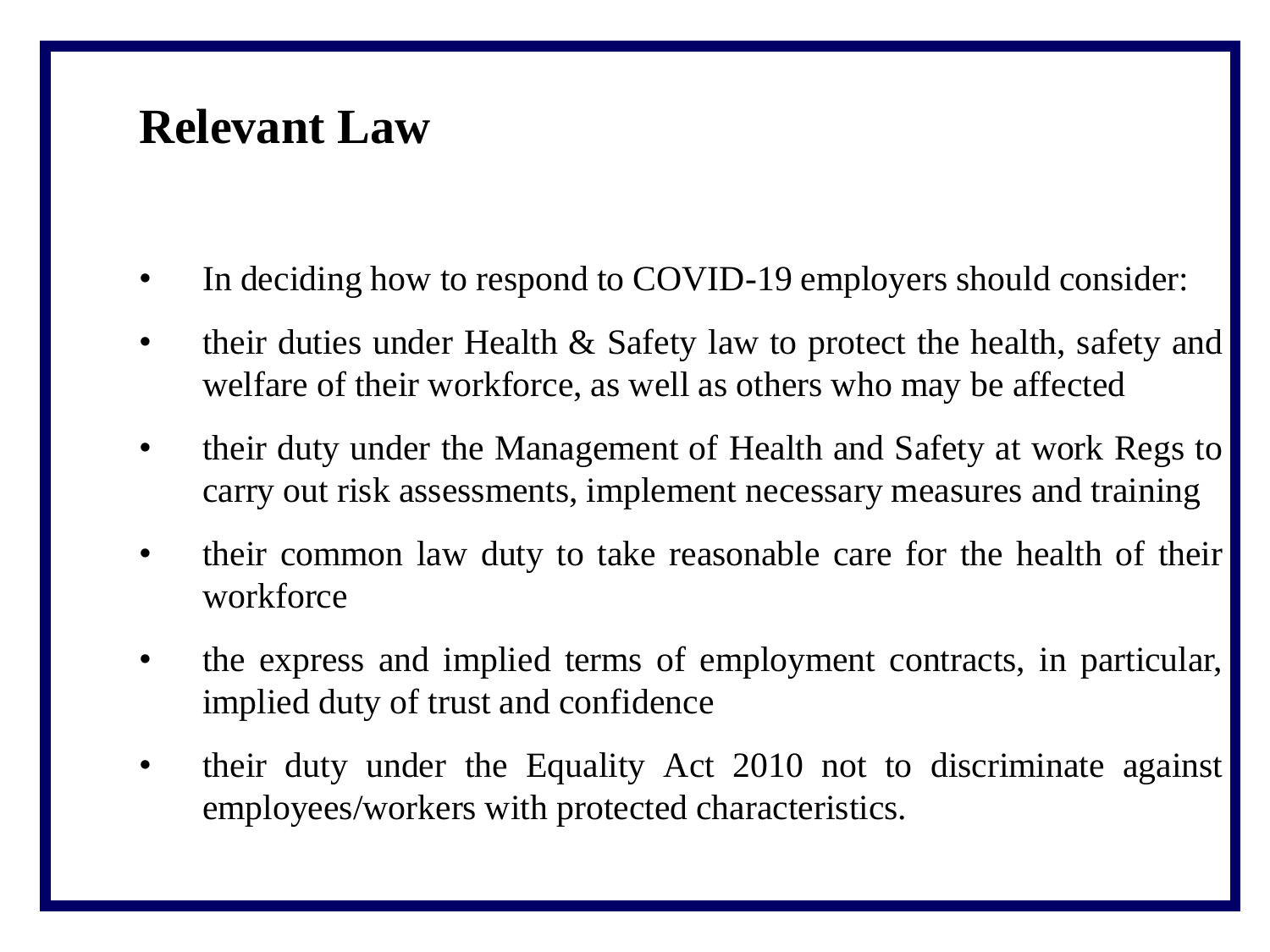#### **Sick Pay - what is payable?**

- *Employees* with COVID-19 or symptoms = company sick pay; or
- Self-isolation on Gov't advice  $=$  SSP usual 3-day waiting period suspended, payable from day 1
- SSP refunded (employers fewer than 250 employees) for 2 weeks
- If employee refuses to attend work because scared of effects of COVID-19 no legal duty to pay them, but consider:
- Staff with underlying health conditions/elderly/pregnant employees. Consider if they can work from home, take paid/unpaid leave. Also:
- Stress/anxiety may render some employees unfit for work and entitled to be paid sick pay/SSP
- *Self-employed* are not entitled to SSP. Can claim Employment and Support Allowance or Universal Credit.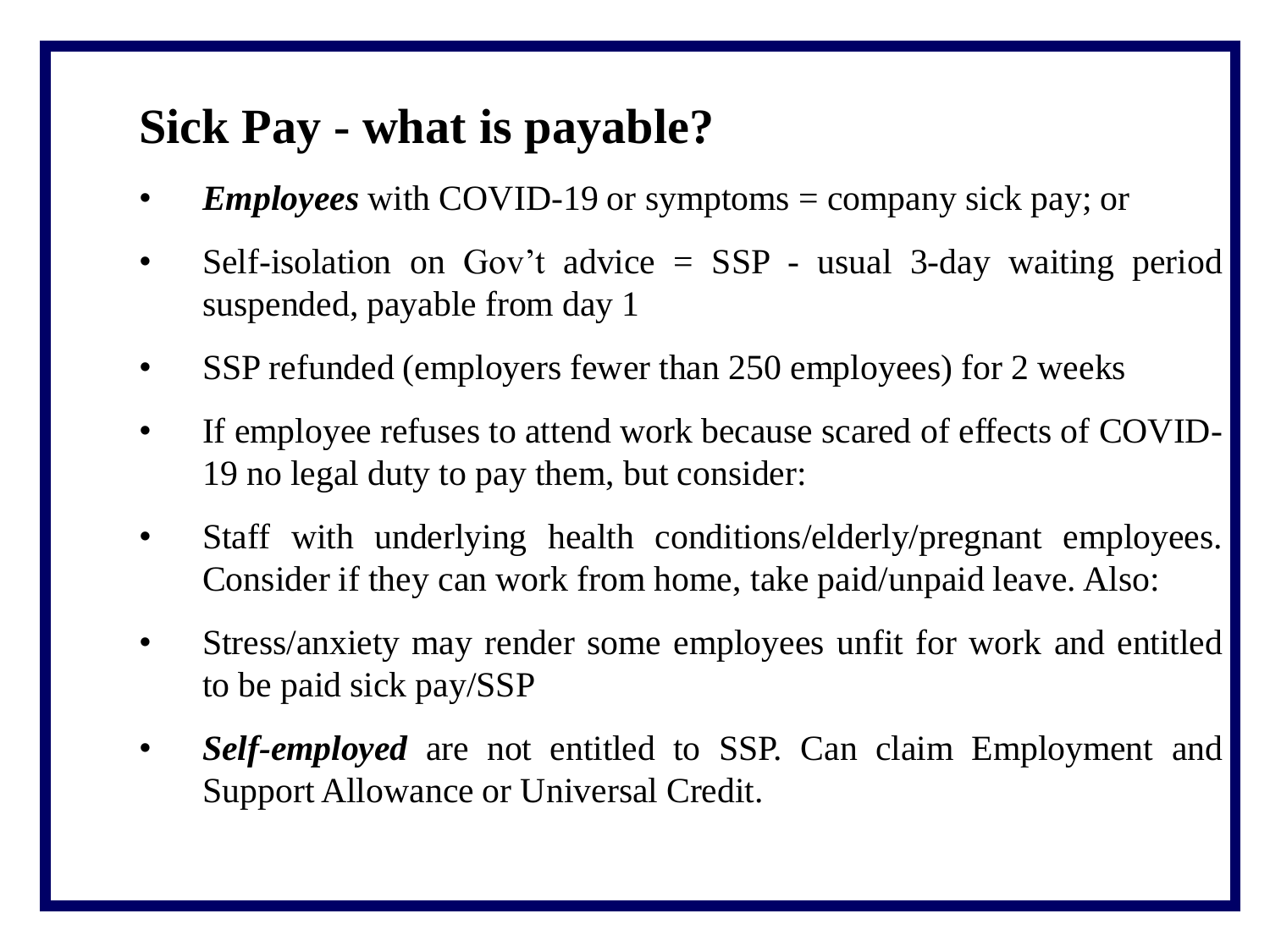### **Can I reduce employees' working hours or pay?**

- Check contract of employment for short-time working or lay-off clause
- Length of time indefinite but if 4 weeks in a row or 6 weeks in a 13 week period employee can ask for redundancy
- Pay depends on contract but minimum 'guarantee pay' for days where no work provided. £29 a day for 5 days in any 3-month period
- If no short-time working or lay-off clause = breach of contract, unless employee agrees to changes
- If employee disagrees and employer proposes to dismiss, if affects 20 or more employees at one establishment this will trigger collective consultation
- In all cases should follow individual consultation.